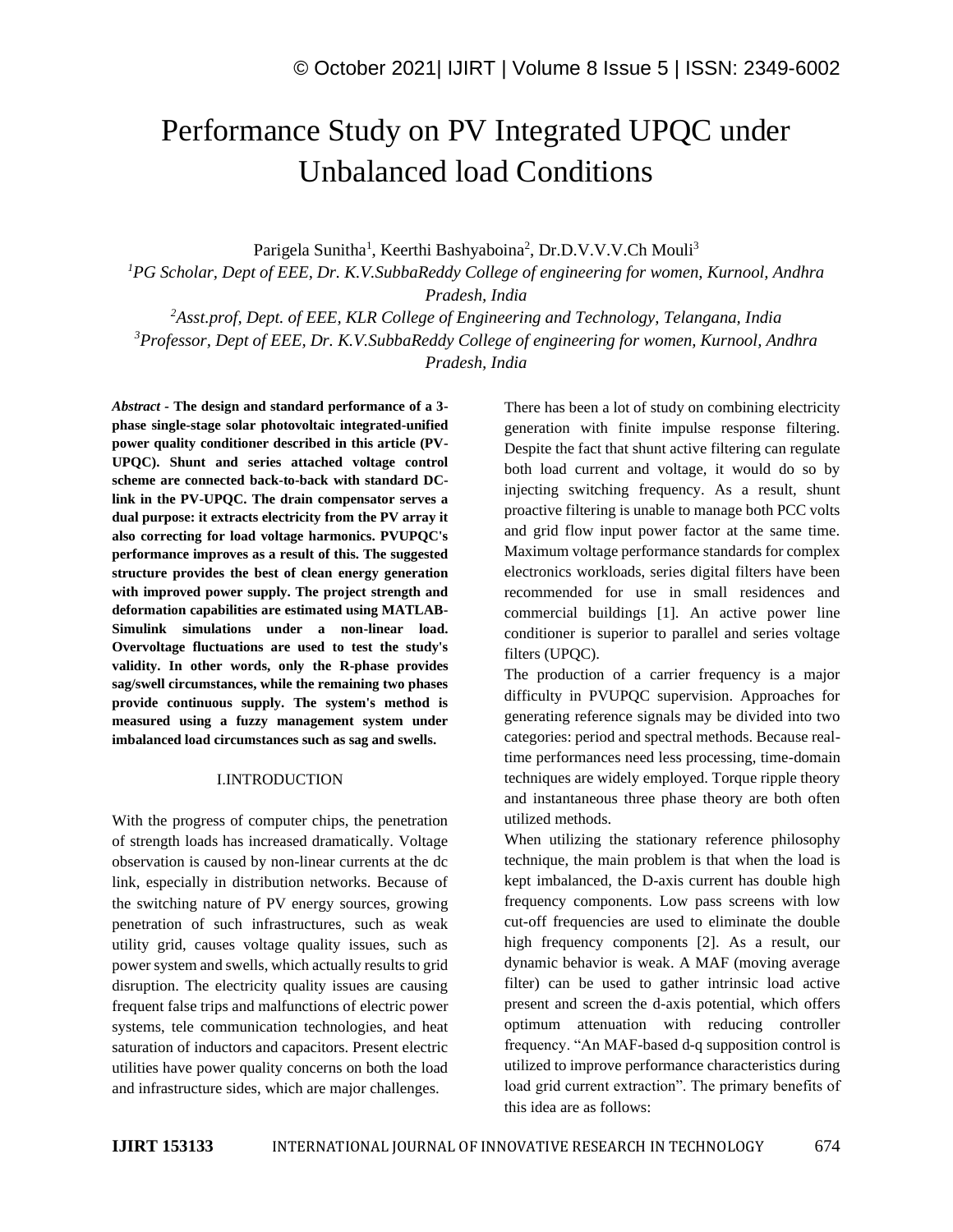- 1. Clean renewable energy development and improved electricity quality are combined. The development of synchronized voltage or current performance.
- 2. Stack regulation has been improved.
- 3. Under a variety of development conditions such as power losses and swells, weight imbalance, and irradiation fluctuation, it remained stable.

With the help of the Mat lab software, the proposed technique is briefly examined in steady - state and transient circumstances.

## II.SYSTEM CONFIGURATION AND DESIGN

The PV-UPQC setup is shown in Figure 1. It's made for a three-phase system. A shared DC-bus connects the series and parallel flash suppressors. At the load side, a shunt buffer is connected. The solar PV array is directly linked to the DC-link through a reverse current diode [5]. The series attenuator adjusts for grid voltage sags and swells using a voltage management technique.

Bidirectional communication inductors connect the voltage source inverter capacitors to the grid. The voltage generated is introduced into the grid through a series injection transformer [2]. Ripple filtered are used to filter waves that are created when converts are swapped. A nonlinear load, consisting of a bridge rectifier and a voltage-fed load, is used [6].



Fig.1. System Configuration PV-UPQC

## A. Design of PV-UPQC

The PV-UPQC design approach begins with the precise size of a PV array, DC-link resistor, and other components. The PV array is connected directly to the DC-link, that is sized to match the MPP energy to the Dc power [1].

(a) Voltage Magnitude of a DC-Link (Vdc): "The Vdc depends on modulation and phase wise voltage. It should be more than double the peak of per-phase voltage of the three phase system".

$$
Vdc = \frac{2\sqrt{2Vll}}{\sqrt{3m}}
$$

Where

Depth of modulation  $(m) = 1$ 

 $VLL = grid$  line voltage.

For 415V line voltage, the minimum DC-bus voltage necessary is 677.7V. DC-bus voltage is set at 700V approximately, identical to MPPT operating voltage of PV array at Standard conditions.

B) DC-Bus Capacitor Rating (Cdc): The DC-link capacitor is sized depending on power and DCbus voltage requirements. The energy balance is given as,

$$
Cdc = \frac{3KaVphl sht}{0.5 \times (Vdc2 - Vdc12)}
$$
  
3 × 0.1 × 1.5 × 239.6 × 34.5 × 0.03  
0.5 × (700 – 77.79)  
9.3µf

Where

 $Vdc = average DC-bus voltage = 700V$ 

 $Vdc1 = minimum DC-bus voltage = 677.69V$ 

A= overloading factor  $= 1.2$ 

 $Vph = per-phase voltage = 239.60V$ 

 $t =$  minimum time required for attaining steady value after a disturbance = 30 ms

 $Ish = per-phase current of shunt compensator = 57.5A$ k factor = variation in energy during dynamics.  $= 0.1$ The value of Cdc is equal to 9.3 mF.

a) Shunt Suppressor Bidirectional communication Inductor (Lf). The ripple flow, operating frequency, and Dc generator all have a role. Lf is the value of the interface circuit,

$$
Lf = \frac{\sqrt{3mVdc}}{12afshlcr} = \frac{\sqrt{3} \times 1 \times 700}{12 \times 1.2 \times 10000 \times 6.9}
$$

$$
= 800 \mu H \approx 1 mH
$$

Where

 $m=$  depth of modulation  $=1$ 

 $a = pu$  value of maximum overload=1.2

fsh= switching frequency =  $10kHz$ 

Icr, pp= inductor ripple current =  $20\%$  of rms phase current of shunt compensator.  $=1mH$ 

Vdc=700V,

b) The PV-UPQC is designed to compensate for sag/swell (0.3pu), which is 71.88 V. Load Current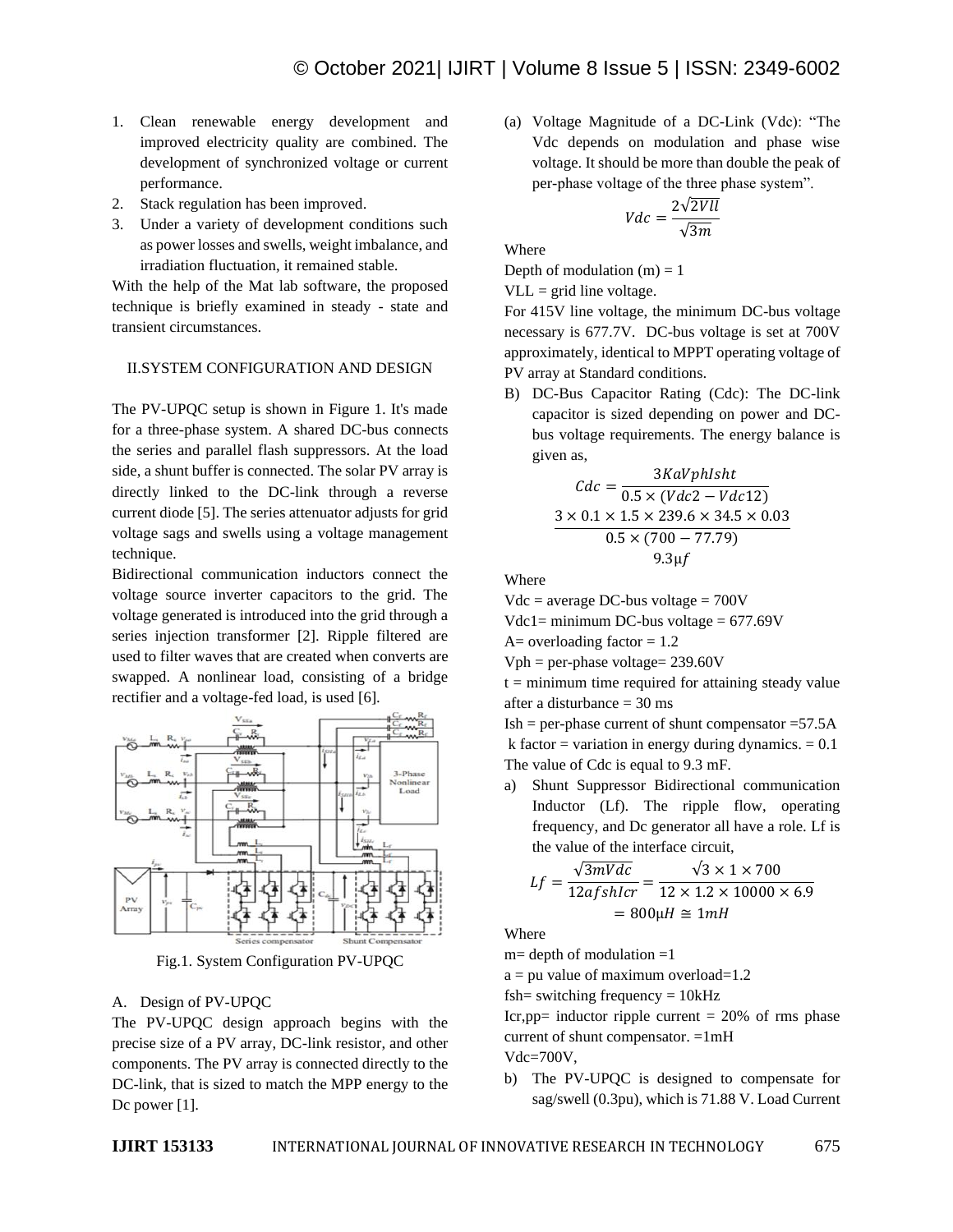Separator (Kse): The PV-UPQC is designed to compensate for sag/swell (0.3pu), which is 71.88 V. As a result, the injector voltage is 71.88 V, leading to a lower proportional gain for something like the operational amplifier. The pulse width should be close to unity to run the series absorber with the lowest distortion.

 $K_{SE} = V_{\text{vsc}}/V_{SE = 3.33} \approx 3$ 

The rating of Kse is SSE.

 $SSE = 3 \times 72 \times 46 = 10$  kVA

"The current in series VSC is equal to grid current. The supply current at sag state of 0.3 pu is equal to 46 A. Therefore, VA rating is calculated as 10 kVA".

c) Interfacing Inductor of Series Compensator(Lr):

$$
Lr = \sqrt{3} \times \frac{mVdcKse}{12afseir} = \frac{\sqrt{3 \times 1 \times 700 \times 3}}{12 \times 1.2 \times 10000 \times 7.1}
$$
  
= 3.6mH  
Where m = depth of modulation =1

 $a = pu$  value of maximum overload = 1.5

 $fse =$  switching frequency = 10 kHz

Ir = inductor current ripple=  $20\%$  of grid = 3.6mH Vdc=700 V

## III.CONTROL OF PV-UPQC

The shunt stabilizer compensates for problems with load power efficiency such as load fault current & load voltage level. Using the MPPT algorithm, the shunt compensator also provides electricity from the photovoltaic Panel. By injecting an appropriate voltage in parallel with transmission line, the series modulator protects the client to voltage regulation power quality concerns.

A. Control of the Shunt Compensator

The shunt generates peak energy by operating the Solar OV array at max power. The resistance value for the DC-link is generated using the Mathematical model. The Flc keeps the DC-link voltage constant.

For fiscal stimulus using the SRF approach, a shunt absorber acquires the active core pillar of the loadcurrent. The PCC voltage is the PLL input. ILd is filtered to gain Harmonic components ILdf without any performance degradation and a MAF (autoregressive integrated moving filter) is used as the frequency response.

$$
MAF(S) = \frac{1 - e^{-Tws}}{Tws}
$$

 $Tw = window$  length of average filter.

The equivalent current component is ່າການ

$$
Ipvg = \frac{2\,Pp\,v}{3Vs}
$$

Where

 $Ppv = PV$  array power

 $Vs = magnitude of the PCC voltage.$ 

The reference grid current (I\*sd) present in the d-axis is

 $I_{sd}^* = I_{Ldf} + I_{loss} - I_{pvg}$ 

I\*sd is changed to domain reference of abc grid current. To generate the gating pulses, I\*sd is equated with sensed grid currents by hysteresis current controller.



Fig.2. Control Structure of Shunt Compensator

B. Control of Series Compensator

Here, the series compensator inserts voltage in identical phase similar to grid voltage. The primary component of a PCC voltage is gained by using PLL. The discrepancy between it load benchmark and the PCC potential, which is comparable to the real series compensating voltages, determines the sinusoidal waveform. It is fed into Fuzzy controllers to generate appropriate reference messages. To create positive sequence for the voltage regulator, these reference signals are converted to the abc domain and fed using a (PWM) width modulation ( spwm control technique.



Fig.3. Control Structure of Series Compensator

Where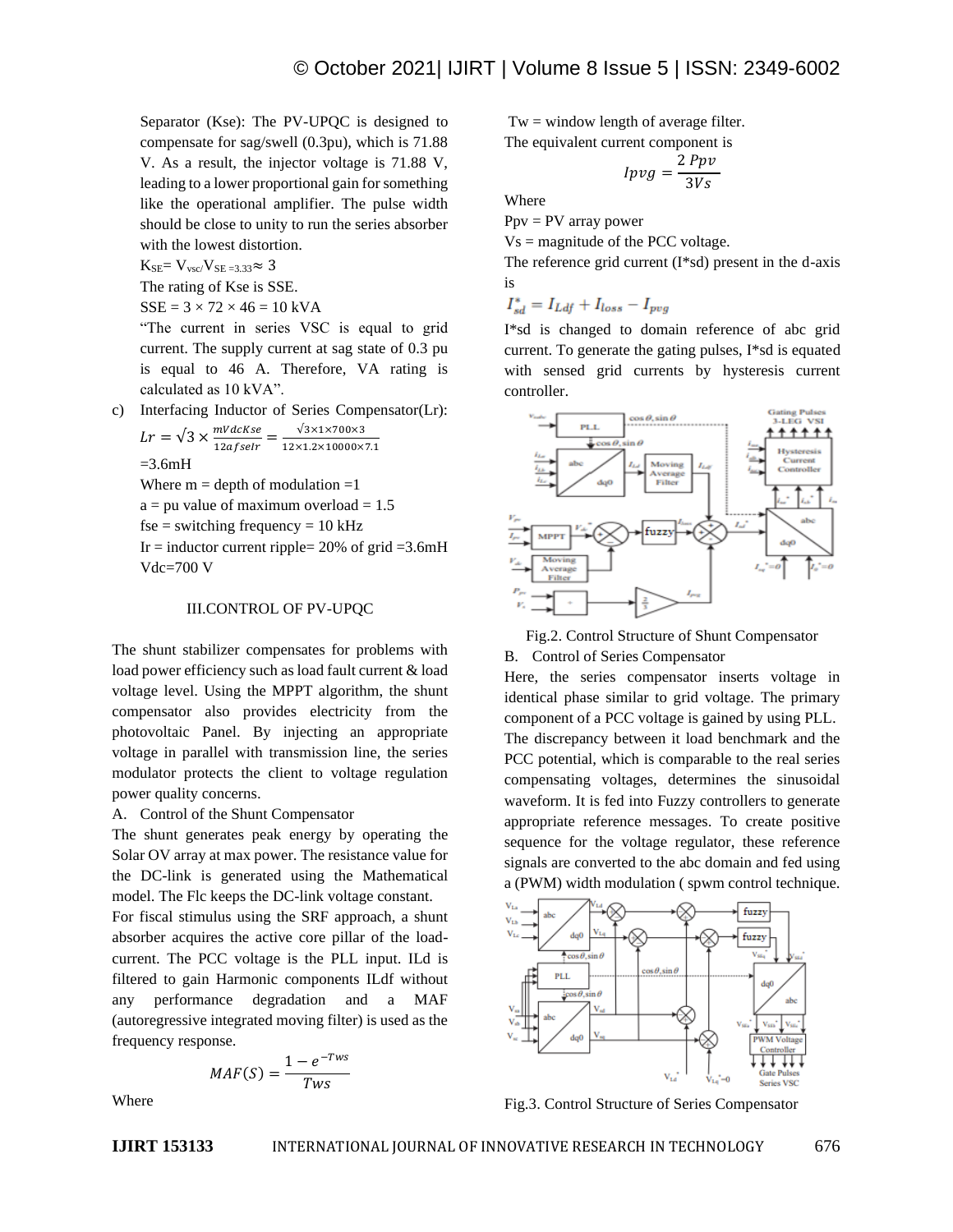Fuzzy logic control:

Pattern recognition is a non - linear and non logic that allows for the definition of alternative standards between traditional assessments in order to deal with ambiguous, incorrect, and emotional decision-making issues. Mathematical models are used to help machines reason more intelligently. It's a logical calculated procedure based on the 'IF-THEN' application is needed that mimics human algorithmic form processing. There are four parts to a fuzzy set of rules:

- 1. Fuzzification
- 2. Fuzzy Inference
- 3. Rule base
- 4. De-fuzzification

The process of transforming arithmetic variables (real number) into linguistic variables (fuzzy number) is termed as Fuzzification.

## IV.SIMULATION STUDIES

The PV-steady UPQC's and static gaze performances is investigated using Matlab program. The load is a multiple diode bridge-rectifier with R-L load that contains a regressive load. This step size utilized by the solver is 1e-6s. The component is subjected to a variety of dynamic statements conditions, such as PCC voltage fluctuations and swells.



Fig: 4.simulation modeling of the proposed system Among0.8s to 0.85s, "voltage swell (0.3pu) is present. and from 0.7s to 0.75s, a voltage sag (0.3pu) The series compensator re composes grid voltage by inserting a proper voltage vSE to opposite phase with the grid voltage disruption to keep the load-voltage at rated voltage".



Fig:5.Source voltage due to voltage swell and sag conditions

Fig: 5. Performance of PV-UPQC under Voltage Sag/Swell Settings

**1.** Performance of PV-UPQC at Load Unbalancing Condition:

At  $t=0.8$ s phase-b of load is separated. The grid current is sinusoidal. It is at a unity PF (power factor). Due to decrease in total effective load, the current injected into the grid increases. DC-link voltage is stable, kept near 700 V ideal voltages.



Fig: 6.Source voltage at load unbalanced



Fig: 7. Load voltage: unbalanced load

2. Performance of a PV–UPQC along with fuzzy control system.